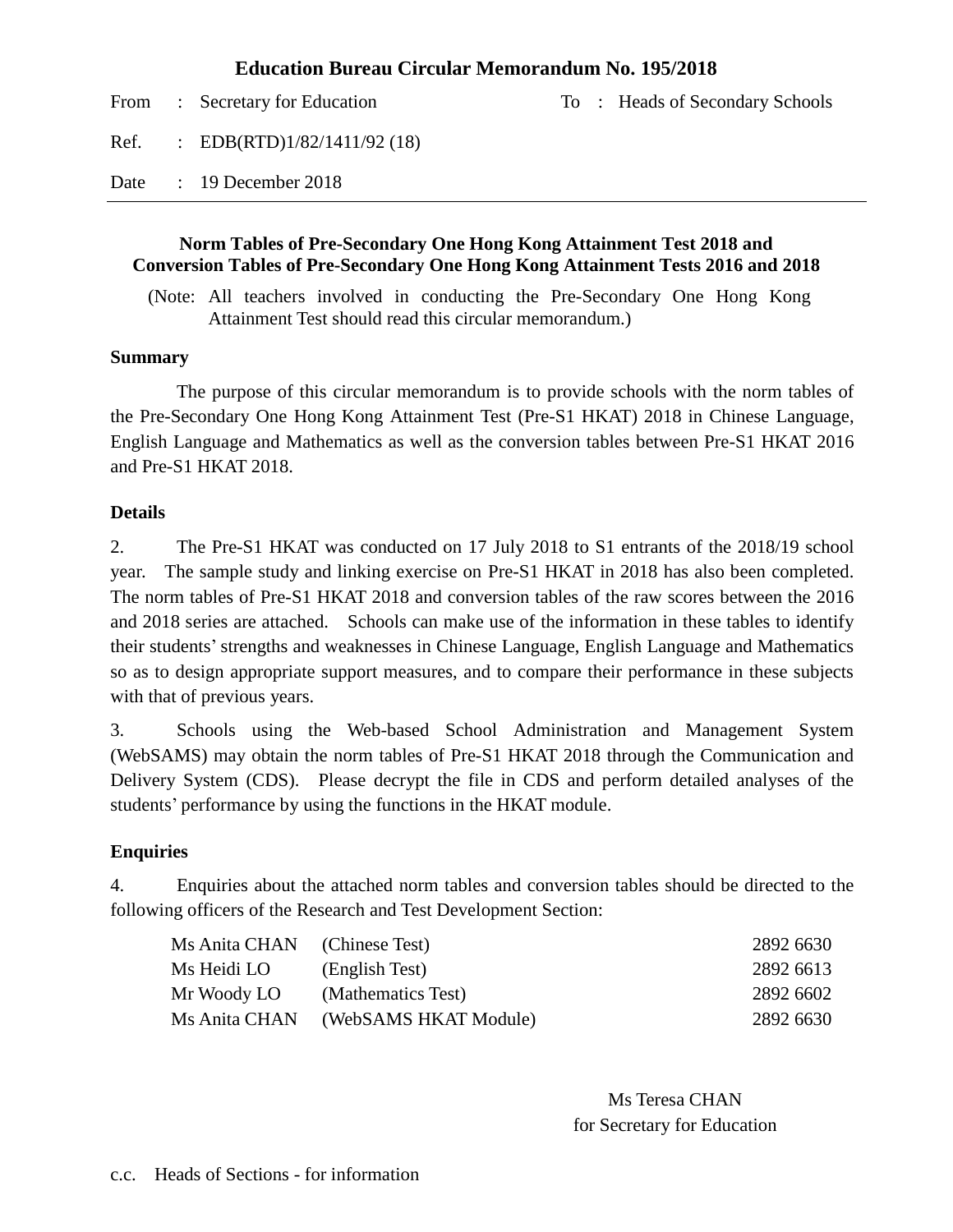# 年中一入學前香港學科測驗

## 中文科 常模表\*

| 原始分              | 標準分   | 百分位數 | 原始分     | 標準分    | 百分位數  |
|------------------|-------|------|---------|--------|-------|
| $\boldsymbol{0}$ | 47.69 | 0.1  | 51      | 99.44  | 44.8  |
| $\mathbf{1}$     | 48.70 | 0.1  | 52      | 100.45 | 47.2  |
| $\overline{c}$   | 49.72 | 0.1  | 53      | 101.47 | 50.0  |
| 3                | 50.73 | 0.1  | 54      | 102.48 | 53.1  |
| $\overline{4}$   | 51.75 | 0.1  | 55      | 103.50 | 55.7  |
| 5                | 52.76 | 0.2  | 56      | 104.51 | 58.6  |
| 6                | 53.78 | 0.3  | 57      | 105.52 | 61.4  |
| 7                | 54.79 | 0.5  | 58      | 106.54 | 64.4  |
| 8                | 55.81 | 0.6  | 59      | 107.55 | 67.1  |
| 9                | 56.82 | 0.8  | 60      | 108.57 | 69.9  |
| 10               | 57.84 | 1.1  | 61      | 109.58 | 72.6  |
| 11               | 58.85 | 1.3  | 62      | 110.60 | 75.6  |
| 12               | 59.86 | 1.5  | 63      | 111.61 | 78.3  |
| 13               | 60.88 | 1.7  | 64      | 112.63 | 80.7  |
| 14               | 61.89 | 2.1  | 65      | 113.64 | 83.3  |
| 15               | 62.91 | 2.4  | 66      | 114.66 | 85.7  |
| 16               | 63.92 | 2.7  | 67      | 115.67 | 87.9  |
| 17               | 64.94 | 3.0  | 68      | 116.69 | 89.7  |
| 18               | 65.95 | 3.3  | 69      | 117.70 | 91.4  |
| 19               | 66.97 | 3.6  | 70      | 118.71 | 92.8  |
| 20               | 67.98 | 4.0  | 71      | 119.73 | 94.3  |
| 21               | 69.00 | 4.4  | $72\,$  | 120.74 | 95.3  |
| 22               | 70.01 | 4.7  | 73      | 121.76 | 96.2  |
| 23               | 71.03 | 5.1  | 74      | 122.77 | 97.0  |
| 24               | 72.04 | 5.5  | 75      | 123.79 | 97.5  |
| 25               | 73.06 | 6.0  | 76      | 124.80 | 98.1  |
| 26               | 74.07 | 6.6  | $77 \,$ | 125.82 | 98.6  |
| 27               | 75.08 | 7.1  | 78      | 126.83 | 99.0  |
| 28               | 76.10 | 7.8  | 79      | 127.85 | 99.2  |
| 29               | 77.11 | 8.4  | 80      | 128.86 | 99.4  |
| 30               | 78.13 | 9.1  | 81      | 129.88 | 99.6  |
| 31               | 79.14 | 10.0 | 82      | 130.89 | 99.7  |
| 32               | 80.16 | 11.0 | 83      | 131.91 | 99.8  |
| 33               | 81.17 | 11.8 | 84      | 132.92 | 99.9  |
| 34               | 82.19 | 12.9 | 85      | 133.93 | 99.9  |
| 35               | 83.20 | 14.1 | 86      | 134.95 | 100.0 |
| 36               | 84.22 | 15.4 | 87      | 135.96 | 100.0 |
| 37               | 85.23 | 16.6 | 88      | 136.98 | 100.0 |
| 38               | 86.25 | 17.8 | 89      | 137.99 | 100.0 |
| 39               | 87.26 | 19.2 | 90      | 139.01 | 100.0 |
| 40               | 88.28 | 20.7 | 91      | 140.02 | 100.0 |
| 41               | 89.29 | 22.4 | 92      | 141.04 | 100.0 |
| 42               | 90.30 | 24.2 | 93      | 142.05 | 100.0 |
| 43               | 91.32 | 26.0 | 94      | 143.07 | 100.0 |
| 44               | 92.33 | 28.1 | 95      | 144.08 | 100.0 |
| 45               | 93.35 | 30.2 | 96      | 145.10 | 100.0 |
| 46               | 94.36 | 32.4 | 97      | 146.11 | 100.0 |
| 47               | 95.38 | 34.7 | 98      | 147.13 | 100.0 |
| 48               | 96.39 | 37.1 | 99      | 148.14 | 100.0 |
| 49               | 97.41 | 39.6 | 100     | 149.15 | 100.0 |
| 50               | 98.42 | 42.2 |         |        |       |

\* 常模表根據二零一八/一九學年入讀中一的學生樣本編製。

平均數 51.56

標準差 14.78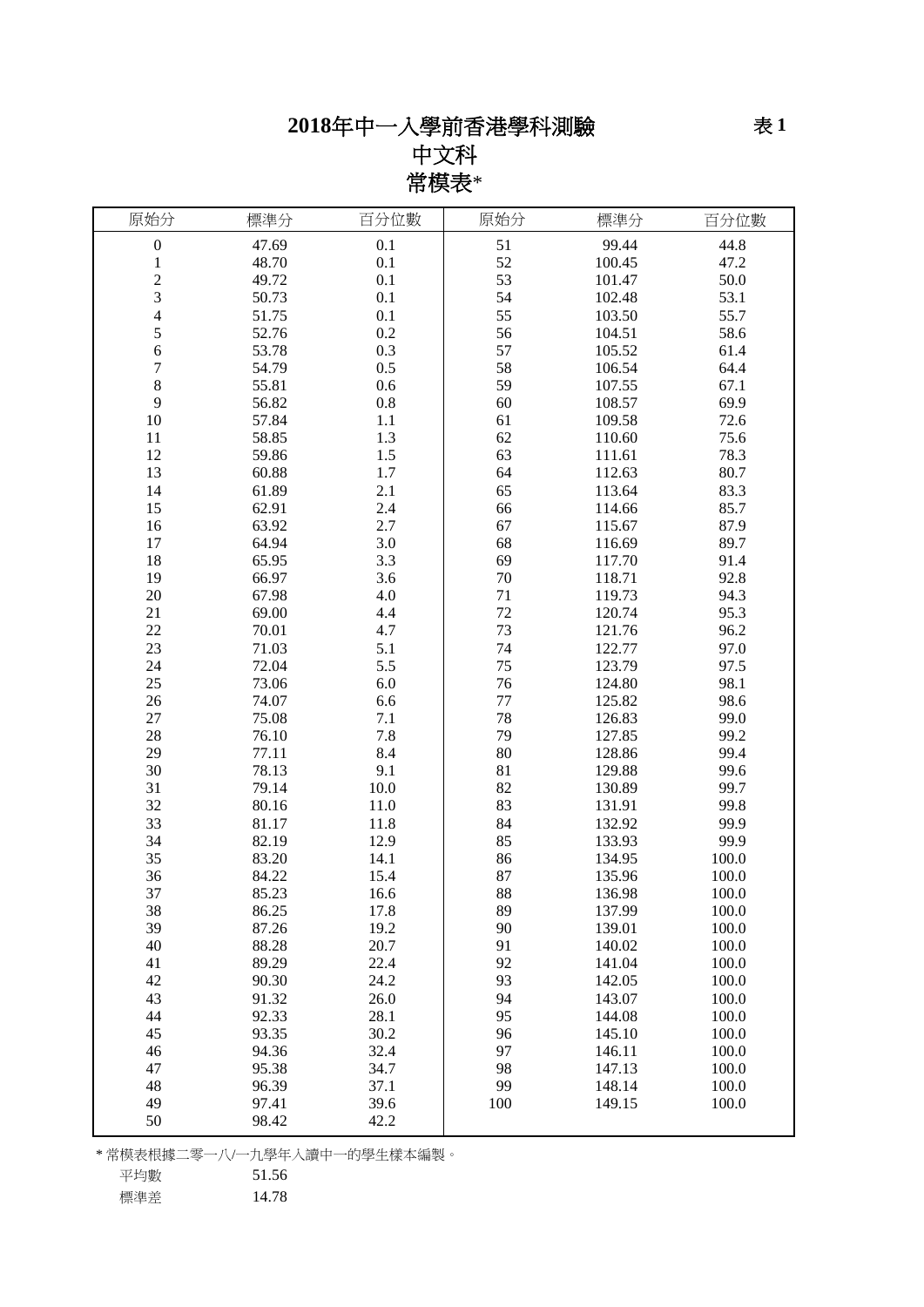# 年中一入學前香港學科測驗 中文科 按語文能力劃分的常模表\*

|      | 原始分                                        | 標準分              | 百分位數         |      | 原始分                             | 標準分              | 百分位數         |
|------|--------------------------------------------|------------------|--------------|------|---------------------------------|------------------|--------------|
| 聆聽理解 | $\boldsymbol{0}$                           | 51.04            | 0.4          | 篇章理解 | 13                              | 93.35            | 33.1         |
|      | $\,1\,$                                    | 54.70            | 0.4          | (續)  | 14                              | 96.09            | 39.3         |
|      |                                            | 58.37            | 1.6          |      | 15                              | 98.84            | 46.6         |
|      | $\frac{2}{3}$                              | 62.03            | 1.8          |      | 16                              | 101.58           | 53.6         |
|      | $\overline{\mathcal{L}}$                   | 65.69            | 3.5          |      | 17                              | 104.32           | 61.5         |
|      | 5                                          | 69.36            | 4.0          |      | 18                              | 107.07           | 68.5         |
|      | 6                                          | 73.02            | 6.8          |      | 19                              | 109.81           | 75.7         |
|      | $\overline{7}$                             | 76.68            | 8.5          |      | 20                              | 112.55           | 82.1         |
|      | 8                                          | 80.35            | 13.2         |      | 21                              | 115.30           | 87.6         |
|      | 9                                          | 84.01            | 16.8         |      | $22\,$                          | 118.04           | 91.8         |
|      | 10                                         | 87.68            | 23.4         |      | 23                              | 120.78           | 95.0         |
|      | 11                                         | 91.34            | 28.7         |      | 24                              | 123.52           | 97.4         |
|      | 12                                         | 95.00            | 38.4         |      | $25\,$                          | 126.27           | 98.7         |
|      | 13                                         | 98.67            | 45.8         |      | 26                              | 129.01           | 99.5         |
|      | 14                                         | 102.33           | 57.2         |      | $27\,$                          | 131.75           | 99.9         |
|      | 15                                         | 105.99           | 65.9         |      | 28                              | 134.50           | 100.0        |
|      | 16                                         | 109.66           | 76.7         |      | 29                              | 137.24           | 100.0        |
|      | 17                                         | 113.32           | 84.1         | 短文寫作 |                                 |                  |              |
|      | 18                                         | 116.99           | 91.8         |      | $\boldsymbol{0}$<br>$\mathbf 1$ | 67.97            | 3.9          |
|      | 19<br>$20\,$                               | 120.65           | 96.0<br>98.7 |      |                                 | 70.38<br>72.80   | 4.9<br>5.6   |
|      | 21                                         | 124.31<br>127.98 | 99.9         |      | $\frac{2}{3}$                   | 75.21            | 7.4          |
|      | 22                                         | 131.64           | 100.0        |      | $\overline{\mathcal{L}}$        | 77.62            | 9.8          |
|      |                                            |                  |              |      |                                 | 80.04            | 12.5         |
| 詞義辨析 | $\boldsymbol{0}$                           | 72.55            | 15.6         |      | $\frac{5}{6}$                   | 82.45            | 15.9         |
|      | $\mathbf 1$                                | 93.02            | 50.3         |      | $\overline{7}$                  | 84.87            | 18.9         |
|      | $\overline{c}$                             | 113.50           | 100.0        |      | 8                               | 87.28            | 22.8         |
|      |                                            |                  |              |      | 9                               | 89.70            | 27.0         |
| 句義辨析 | $\boldsymbol{0}$                           | 66.26            | 4.4          |      | 10                              | 92.11            | 31.8         |
|      | $\,1\,$                                    | 79.84            | 19.8         |      | 11                              | 94.53            | 36.7         |
|      | $\frac{2}{3}$                              | 93.43            | 47.3         |      | 12                              | 96.94            | 42.0         |
|      |                                            | 107.01           | 80.1         |      | 13                              | 99.36            | 48.3         |
|      | $\overline{4}$                             | 120.60           | 100.0        |      | 14                              | 101.77           | 54.4         |
|      |                                            |                  |              |      | 15                              | 104.19           | 60.9         |
| 段義理解 | $\boldsymbol{0}$                           | 61.01            | 3.3          |      | 16                              | 106.60           | 67.4         |
|      | $\mathbf{1}$                               | 67.88            | 3.3          |      | 17                              | 109.02           | 73.5         |
|      | $\frac{2}{3}$                              | 74.75<br>81.62   | 12.9         |      | 18<br>19                        | 111.43<br>113.85 | 79.7<br>84.6 |
|      | $\overline{\mathcal{L}}$                   | 88.48            | 12.9<br>33.4 |      | 20                              | 116.26           | 88.7         |
|      | 5                                          | 95.35            | 33.4         |      | 21                              | 118.68           | 91.8         |
|      | $\sqrt{6}$                                 | 102.22           | 66.6         |      | 22                              | 121.09           | 94.2         |
|      | $\overline{7}$                             | 109.09           | 66.6         |      | 23                              | 123.51           | 95.9         |
|      | 8                                          | 115.96           | 100.0        |      | 24                              | 125.92           | 97.5         |
|      |                                            |                  |              |      | 25                              | 128.33           | 98.5         |
| 篇章理解 | $\boldsymbol{0}$                           | 57.69            | 0.7          |      | 26                              | 130.75           | 99.2         |
|      | $\mathbf{1}$                               | 60.43            | 0.8          |      | $27\,$                          | 133.16           | 99.5         |
|      |                                            | 63.17            | 2.2          |      | 28                              | 135.58           | 99.7         |
|      | $\begin{array}{c} 2 \\ 3 \\ 4 \end{array}$ | 65.92            | 2.6          |      | 29                              | 137.99           | 99.9         |
|      |                                            | 68.66            | 4.4          |      | 30                              | 140.41           | 100.0        |
|      | 5                                          | 71.40            | 5.3          |      | 31                              | 142.82           | 100.0        |
|      | 6                                          | 74.15            | $7.5$        |      | 32                              | 145.24           | 100.0        |
|      | $\overline{7}$                             | 76.89            | 9.1          |      | 33                              | 147.65           | 100.0        |
|      | $\,$ $\,$                                  | 79.63            | 11.9         |      | 34                              | 150.07           | 100.0        |
|      | $\mathbf{9}$                               | 82.38            | 14.7         |      | 35                              | 152.48           | 100.0        |
|      | $10\,$<br>11                               | 85.12<br>87.86   | 18.3<br>22.5 |      |                                 |                  |              |
|      | 12                                         | 90.61            | 27.3         |      |                                 |                  |              |
|      |                                            |                  |              |      |                                 |                  |              |
|      |                                            |                  |              |      |                                 |                  |              |
|      |                                            |                  |              |      |                                 |                  |              |
|      |                                            |                  |              |      |                                 |                  |              |
|      |                                            |                  |              |      |                                 |                  |              |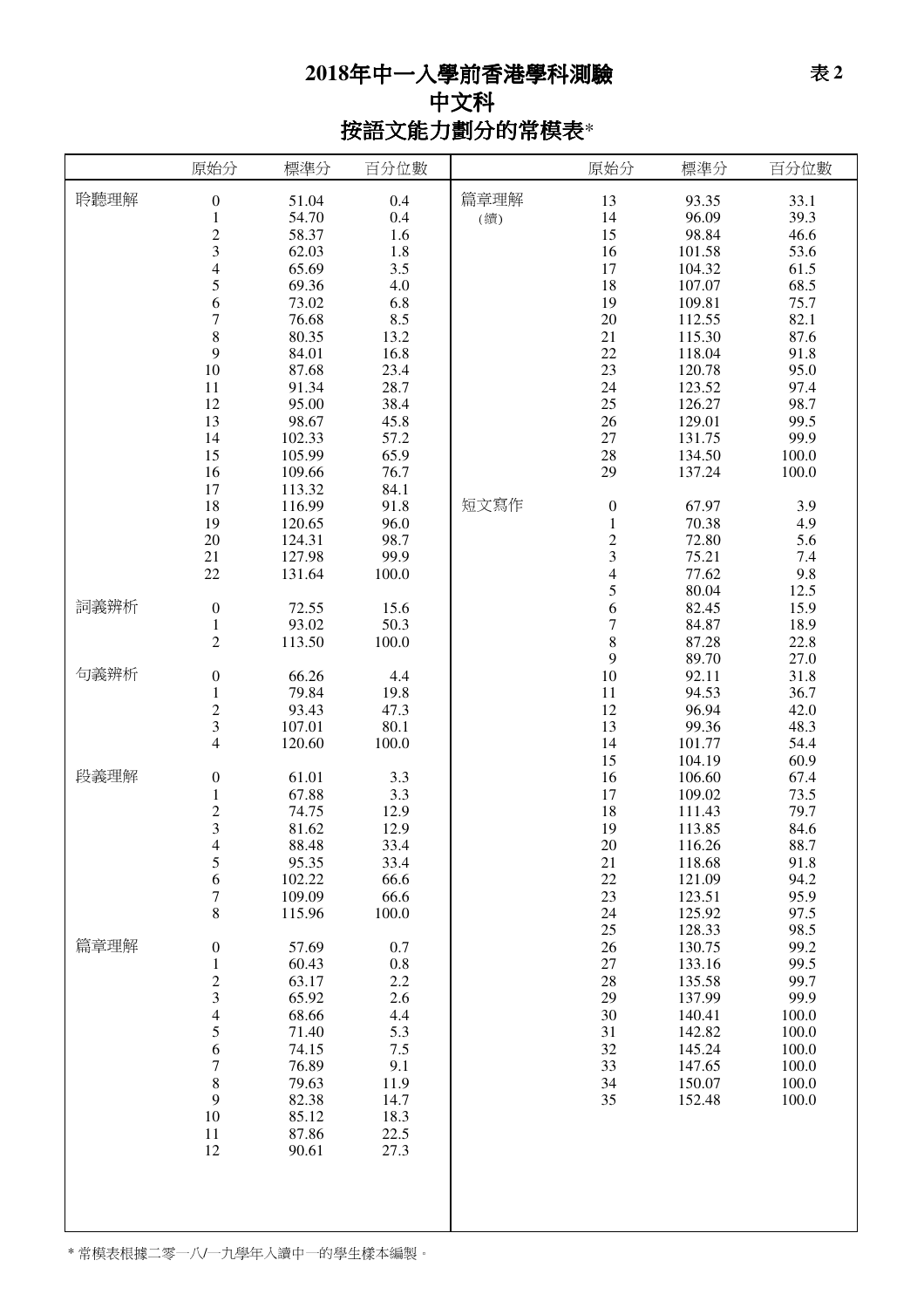**Table 1**

## **Pre-Secondary One Hong Kong Attainment Test 2018 English Norm Table**\*

| Raw                              | Standardized |            | Raw      | Standardized |            |
|----------------------------------|--------------|------------|----------|--------------|------------|
| Score                            | Score        | Percentile | Score    | Score        | Percentile |
|                                  | 69.91        | 0.0        | 51       | 103.26       | 57.2       |
| $\boldsymbol{0}$<br>$\mathbf{1}$ | 70.57        | 0.0        | 52       | 103.92       | 58.4       |
| $\sqrt{2}$                       | 71.22        | 0.1        | 53       | 104.57       | 59.7       |
|                                  |              |            |          |              |            |
| 3<br>$\overline{4}$              | 71.88        | 0.1<br>0.3 | 54<br>55 | 105.23       | 61.0       |
| 5                                | 72.53        |            |          | 105.88       | 62.3       |
|                                  | 73.18        | 0.4        | 56       | 106.53       | 63.6       |
| $\epsilon$                       | 73.84        | 0.7        | 57       | 107.19       | 64.9       |
| $\boldsymbol{7}$                 | 74.49        | $1.0\,$    | 58       | 107.84       | 66.2       |
| 8                                | 75.15        | 1.6        | 59       | 108.50       | 67.5       |
| 9                                | 75.80        | $2.2\,$    | 60       | 109.15       | 68.8       |
| 10                               | 76.45        | 3.2        | 61       | 109.80       | 70.0       |
| 11                               | 77.11        | 3.9        | 62       | 110.46       | 71.4       |
| 12                               | 77.76        | 5.3        | 63       | 111.11       | 72.7       |
| 13                               | 78.41        | 6.5        | 64       | 111.77       | 74.0       |
| 14                               | 79.07        | 8.1        | 65       | 112.42       | 75.4       |
| 15                               | 79.72        | 9.6        | 66       | 113.07       | 76.8       |
| 16                               | 80.38        | 11.2       | 67       | 113.73       | 78.1       |
| 17                               | 81.03        | 12.6       | 68       | 114.38       | 79.4       |
| $18\,$                           | 81.68        | 14.4       | 69       | 115.04       | 80.6       |
| 19                               | 82.34        | 15.8       | $70\,$   | 115.69       | 81.9       |
| $20\,$                           | 82.99        | 17.4       | 71       | 116.34       | 83.0       |
| 21                               | 83.65        | 19.0       | 72       | 117.00       | 84.3       |
| $22\,$                           | 84.30        | 20.4       | 73       | 117.65       | 85.7       |
| 23                               | 84.95        | 21.8       | 74       | 118.30       | 86.8       |
| 24                               | 85.61        | 23.4       | 75       | 118.96       | 87.9       |
| 25                               | 86.26        | 24.7       | 76       | 119.61       | 88.9       |
| $26\,$                           | 86.92        | 26.2       | $77 \,$  | 120.27       | 90.1       |
| $27\,$                           | 87.57        | 27.6       | 78       | 120.92       | 91.1       |
| 28                               | 88.22        | 29.1       | 79       | 121.57       | 92.1       |
| 29                               | 88.88        | 30.5       | 80       | 122.23       | 93.0       |
| $30\,$                           | 89.53        | 31.8       | 81       | 122.88       | 94.0       |
| 31                               | 90.19        | 33.1       | 82       | 123.54       | 94.8       |
| 32                               | 90.84        | 34.4       | 83       | 124.19       | 95.5       |
| 33                               | 91.49        | 35.6       | 84       | 124.84       | 96.1       |
| 34                               | 92.15        | 36.8       | 85       | 125.50       | 96.7       |
| 35                               | 92.80        | 37.9       | 86       | 126.15       | 97.3       |
| 36                               | 93.46        | 39.1       | 87       | 126.81       | 97.9       |
| 37                               | 94.11        | 40.3       | 88       | 127.46       | 98.3       |
| 38                               | 94.76        | 41.6       | 89       | 128.11       | 98.7       |
| 39                               | 95.42        | 42.8       | 90       | 128.77       | 98.9       |
| 40                               | 96.07        | 44.1       | 91       | 129.42       | 99.2       |
| 41                               | 96.73        | 45.4       | 92       | 130.08       | 99.4       |
| 42                               | 97.38        | 46.5       | 93       | 130.73       | 99.6       |
| 43                               | 98.03        | 47.7       | 94       | 131.38       | 99.7       |
| 44                               | 98.69        | 48.9       | 95       | 132.04       | 99.8       |
| 45                               | 99.34        | 50.0       | 96       | 132.69       | 99.9       |
| 46                               | 99.99        | 51.0       | 97       | 133.35       | 100.0      |
| 47                               | 100.65       | 52.2       | 98       | 134.00       | 100.0      |
| 48                               | 101.30       | 53.5       | 99       | 134.65       | 100.0      |
| 49                               | 101.96       | 54.7       | 100      | 135.31       | 100.0      |
| 50                               | 102.61       | 56.0       |          |              |            |
|                                  |              |            |          |              |            |

\* Samples for construction of this norm table were collected from S1 entrants of the 2018/19 school year.

Mean 46.01

S.D. 22.94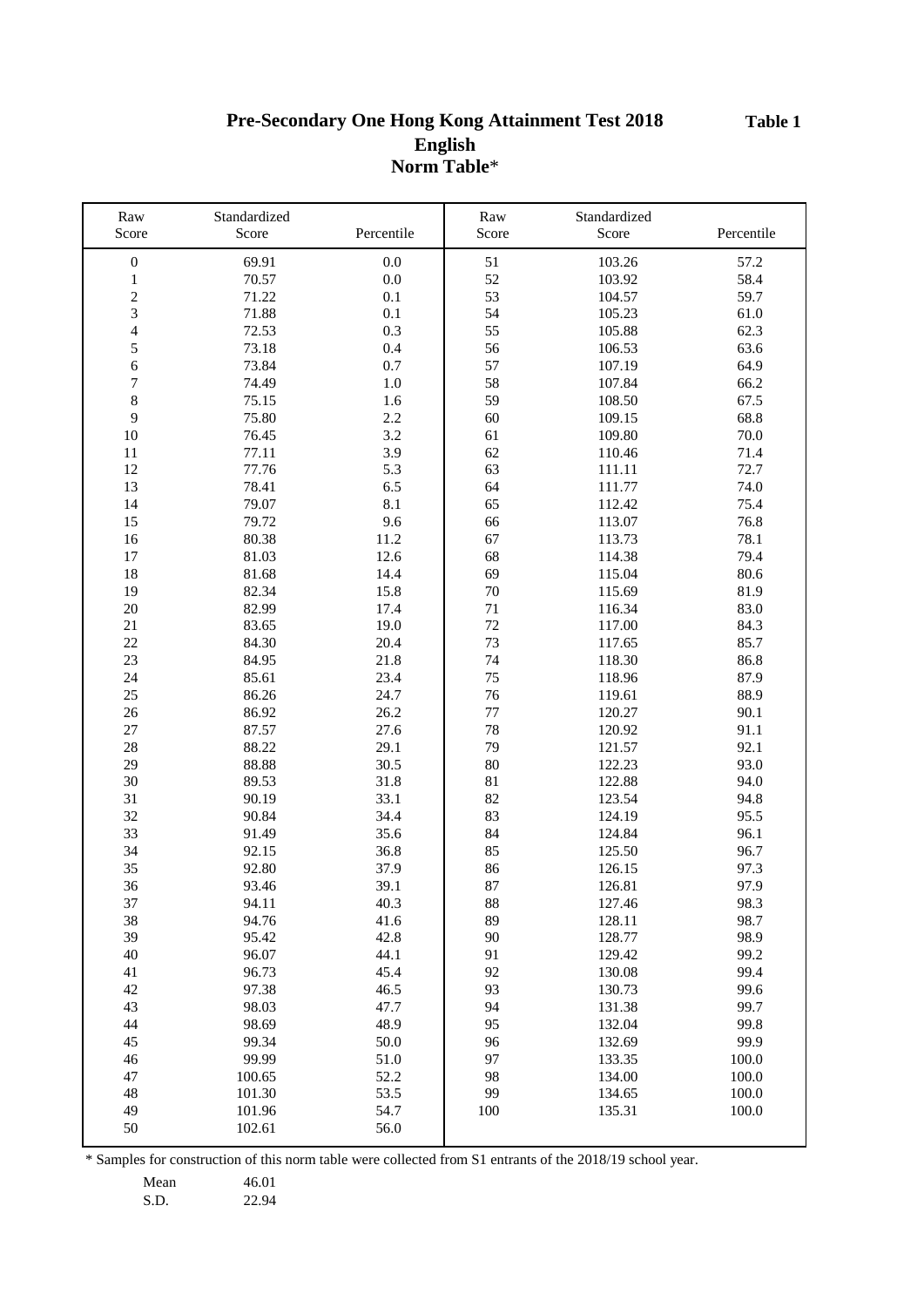## **Pre-Secondary One Hong Kong Attainment Test 2018 English Norm Table by Testing Area**\*

| Raw                     | Standardized<br>Score | Percentile | Raw<br>Score             | Standardized<br>Score | Percentile |
|-------------------------|-----------------------|------------|--------------------------|-----------------------|------------|
| Score                   |                       |            |                          |                       |            |
|                         | <b>Listening</b>      |            |                          |                       |            |
| $\boldsymbol{0}$        | 70.72                 | $0.8\,$    | 19                       | 100.60                | 54.7       |
| $\,1$                   | 72.51                 | 1.1        | $20\,$                   | 102.09                | 57.2       |
| $\overline{c}$          | 74.31                 | 3.5        | 21                       | 103.58                | 59.6       |
| 3                       | 76.10                 | 4.7        | 22                       | 105.08                | 62.1       |
| $\overline{4}$          | 77.89                 | 8.7        | 23                       | 106.57                | 64.7       |
| 5                       | 79.69                 | 11.0       | 24                       | 108.06                | 67.3       |
| $\boldsymbol{6}$        | 81.48                 | 15.6       | 25                       | 109.55                | 70.0       |
| $\sqrt{ }$              | 83.27                 | 18.6       | 26                       | 111.05                | 72.9       |
| 8                       | 85.07                 | 22.8       | $27\,$                   | 112.54                | 75.7       |
| 9                       | 86.86                 | 26.2       | 28                       | 114.03                | 78.6       |
| 10                      | 88.65                 | 29.9       | 29                       | 115.52                | $81.0\,$   |
| 11                      | 90.45                 | 33.3       | 30                       | 117.02                | 83.8       |
| 12                      | 92.24                 | 36.6       | 31                       | 118.51                | 86.2       |
| 13                      | 94.03                 | 39.9       | 32                       | 120.00                | 89.0       |
| 14                      | 95.83                 | 43.6       | 33                       | 121.49                | 91.2       |
| 15                      | 97.62                 | 47.2       | 34                       | 122.99                | 94.1       |
| 16                      | 99.42                 | 50.4       | 35                       | 124.48                | 95.3       |
| 17                      | 101.21                | 54.1       | 36                       | 125.97                | 98.0       |
| 18                      | 103.00                | 57.6       | 37                       | 127.47                | 98.6       |
| 19                      | 104.80                | 61.2       | 38                       | 128.96                | 100.0      |
| 20                      | 106.59                | 64.7       |                          |                       |            |
| 21                      | 108.38                | 68.3       |                          | Writing               |            |
| 22                      | 110.18                | 72.0       | $\boldsymbol{0}$         | 73.72                 | 7.8        |
| 23                      |                       |            |                          |                       |            |
|                         | 111.97                | 75.5       | $\,1$                    | 76.09                 | $10.0\,$   |
| 24                      | 113.76                | 79.6       | $\overline{c}$           | 78.46                 | 12.4       |
| 25                      | 115.56                | 82.3       | 3                        | 80.84                 | 14.5       |
| 26                      | 117.35                | 86.6       | $\overline{\mathcal{L}}$ | 83.21                 | 16.7       |
| 27                      | 119.15                | 88.7       | 5                        | 85.58                 | 20.2       |
| 28                      | 120.94                | 93.0       | 6                        | 87.95                 | 24.3       |
| 29                      | 122.73                | 94.2       | $\overline{7}$           | 90.32                 | 29.2       |
| 30                      | 124.53                | 97.6       | $\,8\,$                  | 92.69                 | 35.2       |
| 31                      | 126.32                | 98.2       | 9                        | 95.06                 | 39.2       |
| 32                      | 128.11                | 100.0      | $10\,$                   | 97.43                 | 44.9       |
|                         |                       |            | 11                       | 99.80                 | 50.1       |
|                         | Reading               |            | 12                       | 102.17                | 56.4       |
| $\boldsymbol{0}$        | 72.24                 | 0.4        | 13                       | 104.54                | 62.7       |
| 1                       | 73.73                 | 0.6        | 14                       | 106.91                | 68.6       |
| $\overline{\mathbf{c}}$ | 75.23                 | 1.9        | 15                       | 109.29                | 74.8       |
| 3                       | 76.72                 | $2.5\,$    | 16                       | 111.66                | 80.2       |
| $\overline{4}$          | 78.21                 | 5.8        | 17                       | 114.03                | 85.2       |
| 5                       | 79.70                 | 7.4        | 18                       | 116.40                | 89.0       |
| 6                       | 81.20                 | 12.4       | 19                       | 118.77                | 91.8       |
| $\boldsymbol{7}$        | 82.69                 | 14.9       | 20                       | 121.14                | 93.9       |
| $\,$ 8 $\,$             | 84.18                 | 20.5       | 21                       | 123.51                | 95.3       |
| 9                       | 85.67                 | 23.4       | 22                       | 125.88                | 96.6       |
| 10                      | 87.17                 | 28.4       | 23                       | 128.25                | 97.4       |
| 11                      | 88.66                 | 31.7       | 24                       | 130.62                | 98.2       |
| 12                      | 90.15                 | 35.7       | 25                       | 132.99                | 98.8       |
| 13                      | 91.64                 | 38.6       | 26                       | 135.36                | 99.2       |
| 14                      | 93.14                 | 42.0       | $27\,$                   | 137.74                | 99.5       |
| 15                      | 94.63                 | 44.6       | 28                       | 140.11                | 99.7       |
| 16                      | 96.12                 | 47.3       | 29                       | 142.48                | 99.9       |
| 17                      | 97.61                 | 49.6       | 30                       | 144.85                | 100.0      |
| 18                      | 99.11                 | 52.2       |                          |                       |            |
|                         |                       |            |                          |                       |            |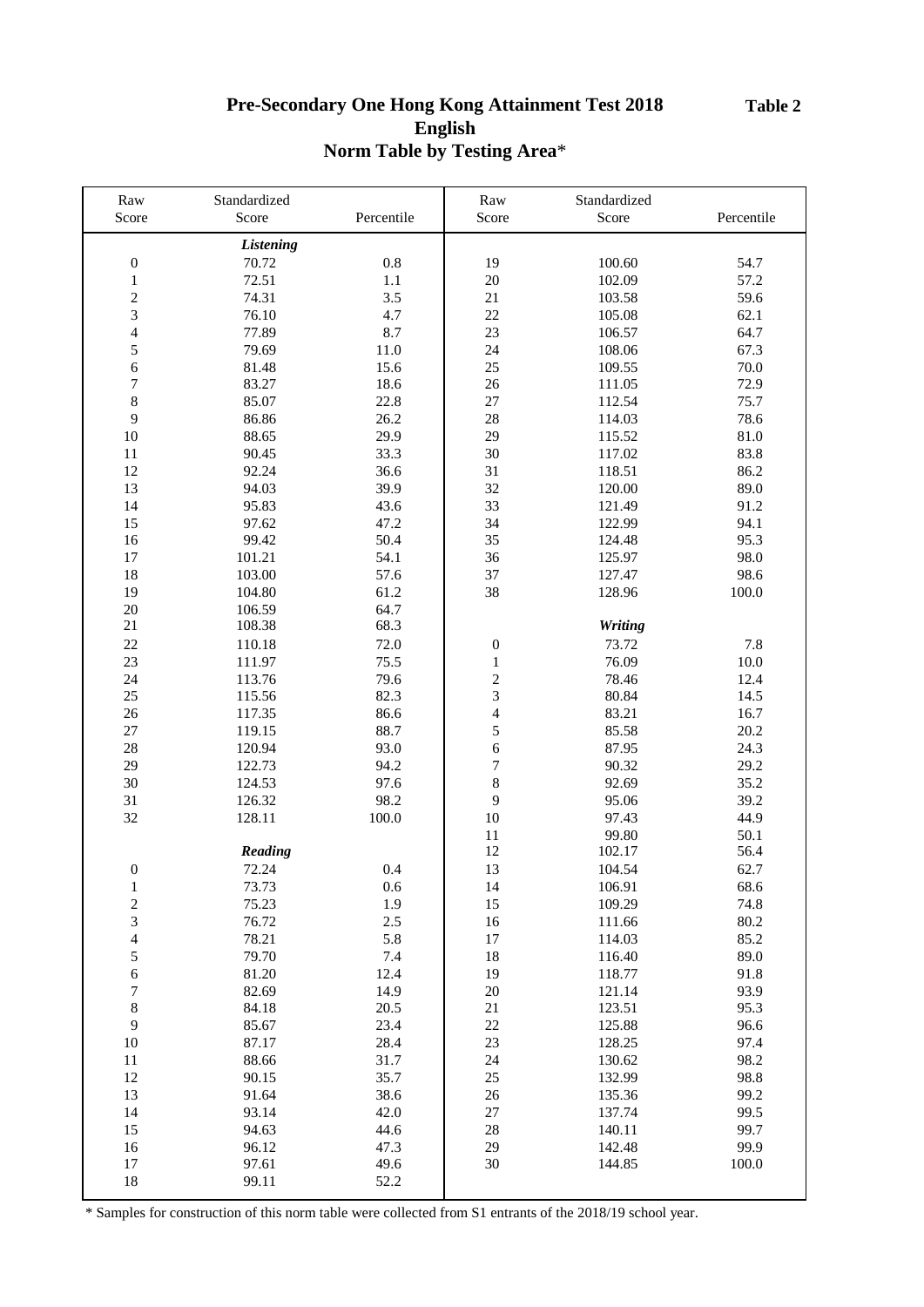## **Pre-Secondary One Hong Kong Attainment Test 2018** 數學科 **Mathematics** 常模表\* 年中一入學前香港學科測驗

**Norm Table**\*

| 原始分                      | 標準分                       | 百分位數       | 原始分       | 標準分                       | 百分位數       |
|--------------------------|---------------------------|------------|-----------|---------------------------|------------|
| Raw Score                | <b>Standardized Score</b> | Percentile | Raw Score | <b>Standardized Score</b> | Percentile |
| $\boldsymbol{0}$         | 66.57                     | 0.2        | 51        | 99.23                     | 49.0       |
| $\,1$                    | 67.21                     | 0.2        | 52        | 99.87                     | 50.4       |
|                          | 67.85                     | 0.3        | 53        | 100.51                    | 51.7       |
| $\frac{2}{3}$            | 68.49                     | 0.3        | 54        | 101.15                    | 53.0       |
| $\overline{\mathcal{L}}$ | 69.13                     | 0.4        | 55        | 101.79                    | 54.3       |
| 5                        | 69.77                     | 0.4        | 56        | 102.43                    | 55.7       |
| 6                        | 70.41                     | 0.6        | 57        | 103.07                    | 57.0       |
| $\overline{7}$           | 71.05                     | 0.6        | 58        | 103.71                    | 58.5       |
| $\,$ 8 $\,$              | 71.69                     | $1.0\,$    | 59        | 104.35                    | 59.8       |
| 9                        | 72.33                     | 1.1        | 60        | 104.99                    | 61.2       |
| 10                       | 72.97                     | 1.7        | 61        | 105.63                    | 62.4       |
| 11                       | 73.61                     | 1.9        | 62        | 106.27                    | 63.6       |
| 12                       | 74.25                     | 2.7        | 63        | 106.91                    | 65.0       |
|                          |                           | 3.0        | 64        |                           | 66.6       |
| 13                       | 74.89                     | 4.2        | 65        | 107.55                    | 67.8       |
| 14                       | 75.53                     | 4.7        |           | 108.19                    | 69.1       |
| 15                       | 76.17                     |            | 66        | 108.83                    |            |
| 16                       | 76.81                     | 6.0        | 67        | 109.47                    | 70.5       |
| 17                       | 77.46                     | 6.6        | 68        | 110.11                    | 71.7       |
| 18                       | 78.10                     | 8.1        | 69        | 110.75                    | 72.9       |
| 19                       | 78.74                     | 8.9        | 70        | 111.39                    | 74.1       |
| 20                       | 79.38                     | 10.6       | 71        | 112.03                    | 75.3       |
| 21                       | 80.02                     | 11.4       | 72        | 112.67                    | 76.5       |
| $22\,$                   | 80.66                     | 12.7       | 73        | 113.31                    | 77.7       |
| 23                       | 81.30                     | 13.7       | 74        | 113.95                    | 78.9       |
| 24                       | 81.94                     | 15.0       | 75        | 114.59                    | 79.9       |
| 25                       | 82.58                     | 16.0       | 76        | 115.23                    | 81.2       |
| 26                       | 83.22                     | 17.5       | 77        | 115.87                    | 82.6       |
| 27                       | 83.86                     | 18.5       | 78        | 116.51                    | 83.6       |
| 28                       | 84.50                     | 19.8       | 79        | 117.15                    | 84.8       |
| 29                       | 85.14                     | 20.9       | 80        | 117.79                    | 86.0       |
| 30                       | 85.78                     | 22.2       | 81        | 118.43                    | 87.1       |
| 31                       | 86.42                     | 23.3       | 82        | 119.07                    | 88.1       |
| 32                       | 87.06                     | 24.7       | 83        | 119.72                    | 89.1       |
| 33                       | 87.70                     | 25.7       | 84        | 120.36                    | 90.2       |
| 34                       | 88.34                     | 26.9       | 85        | 121.00                    | 91.0       |
| 35                       | 88.98                     | 28.0       | 86        | 121.64                    | 92.1       |
| 36                       | 89.62                     | 29.5       | 87        | 122.28                    | 92.9       |
| 37                       | 90.26                     | 30.7       | 88        | 122.92                    | 93.8       |
| 38                       | 90.90                     | 32.1       | 89        | 123.56                    | 94.7       |
| 39                       | 91.54                     | 33.1       | 90        | 124.20                    | 95.4       |
| 40                       | 92.18                     | 34.5       | 91        | 124.84                    | 96.3       |
| 41                       | 92.82                     | 35.6       | 92        | 125.48                    | 97.1       |
| 42                       | 93.46                     | 37.1       | 93        | 126.12                    | 97.6       |
| 43                       | 94.10                     | 38.2       | 94        | 126.76                    | 98.2       |
| 44                       | 94.74                     | 39.8       | 95        | 127.40                    | 98.7       |
| 45                       | 95.38                     | 40.9       | 96        | 128.04                    | 99.2       |
| 46                       | 96.02                     | 42.4       | 97        | 128.68                    | 99.5       |
| 47                       | 96.66                     | 43.8       | 98        | 129.32                    | 99.8       |
| 48                       | 97.30                     | 45.3       | 99        | 129.96                    | 99.9       |
| 49                       | 97.94                     | 46.5       | 100       | 130.60                    | 100.0      |
| 50                       | 98.59                     | 47.8       |           |                           |            |

\* 常模表根據二零一八/一九學年入讀中一的學生樣本編製。

\* Samples for construction of this norm table were collected from S1 entrants of the 2018/19 school year.

平均數 52.21

Mean 標準差 23.43 S.D.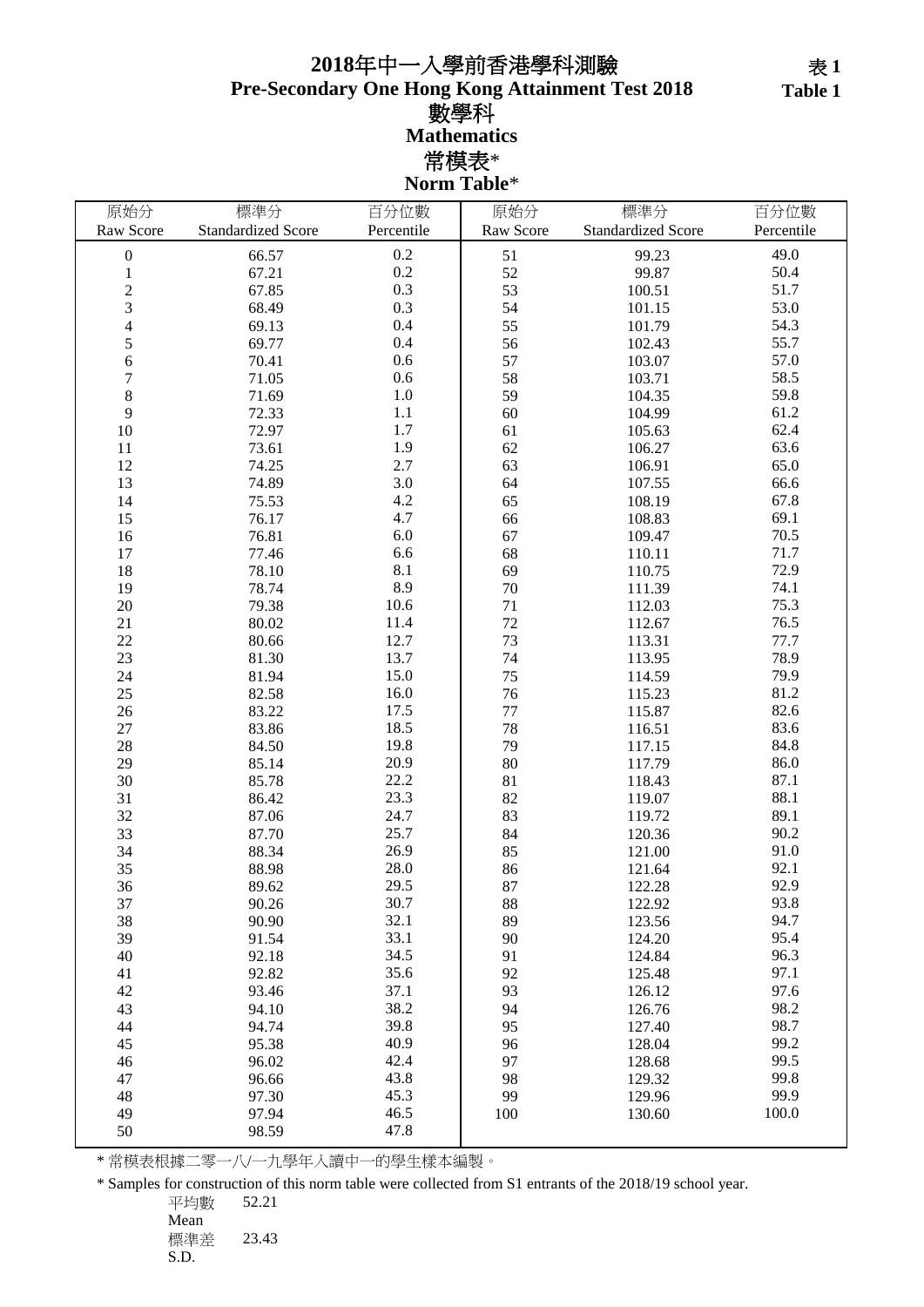## **Pre-Secondary One Hong Kong Attainment Test 2018** 年中一入學前香港學科測驗 數學科 **Norm Table by Learning Dimension**\* 按學習範疇劃分的常模表\* **Mathematics**

| 學習範疇               | 原始分              | 標準分          | 百分位數       | 學習範疇               | 原始分                      | 標準分          | 百分位數       |
|--------------------|------------------|--------------|------------|--------------------|--------------------------|--------------|------------|
| Learning Dimension | Raw              | Standardized | Percentile | Learning Dimension | Raw                      | Standardized | Percentile |
|                    | Score            | Score        |            |                    | Score                    | Score        |            |
| 數                  | $\boldsymbol{0}$ | 68.87        | 0.5        | 圖形與空間              | $\,$ 8 $\,$              | 100.90       | 59.1       |
| Number             | $\,1$            | 70.18        | 0.5        | (續)                | 9                        | 104.87       | 62.2       |
|                    | $\overline{c}$   | 71.48        | 1.5        | Shape and Space    | 10                       | 108.83       | 74.9       |
|                    | 3                | 72.78        | 1.6        | (cont'd)           | $11\,$                   | 112.79       | 77.8       |
|                    | 4                | 74.09        | 3.8        |                    | 12                       | 116.75       | 89.6       |
|                    | 5                | 75.39        | $4.0\,$    |                    | 13                       | 120.71       | 91.3       |
|                    | 6                | 76.70        | 7.5        |                    | 14                       | 124.67       | 100.0      |
|                    | 7                | 78.00        | $\ \, 8.0$ |                    |                          |              |            |
|                    | 8                | 79.31        | 12.2       | 度量                 | $\boldsymbol{0}$         | 73.90        | 2.9        |
|                    | 9                | 80.61        | 12.9       | Measures           | $\mathbf{1}$             | 76.34        | 3.0        |
|                    | 10               | 81.91        | 17.2       |                    | $\sqrt{2}$               | 78.79        | 10.4       |
|                    | 11               | 83.22        | 18.2       |                    | 3                        | 81.23        | 10.5       |
|                    | 12               | 84.52        | 21.9       |                    | $\overline{\mathbf{4}}$  | 83.67        | 21.6       |
|                    | 13               | 85.83        | 22.8       |                    | 5                        | 86.12        | 22.0       |
|                    | 14               | 87.13        | 26.6       |                    | $\epsilon$               | 88.56        | 33.5       |
|                    | 15               | 88.44        | 27.7       |                    | $\boldsymbol{7}$         | 91.00        | 34.0       |
|                    | 16               | 89.74        | 31.1       |                    | $\,8\,$                  | 93.45        | 44.3       |
|                    | $17\,$           | 91.04        | 32.7       |                    | 9                        | 95.89        | 44.9       |
|                    | 18               | 92.35        | 36.1       |                    | 10                       | 98.34        | 54.1       |
|                    | 19               | 93.65        | 37.6       |                    | 11                       | 100.78       | 54.7       |
|                    | 20               | 94.96        | 40.8       |                    | 12                       | 103.22       | 63.0       |
|                    | $21\,$           | 96.26        | 42.6       |                    | 13                       | 105.67       | 63.6       |
|                    | $22\,$           | 97.57        | 45.7       |                    | 14                       | 108.11       | 71.4       |
|                    | 23               | 98.87        | 47.5       |                    | 15                       | 110.55       | 72.0       |
|                    | 24               | 100.18       | 50.6       |                    | 16                       | 113.00       | 79.7       |
|                    | 25               | 101.48       | 52.8       |                    | 17                       | 115.44       | 80.4       |
|                    | 26               | 102.78       | 56.0       |                    | 18                       | 117.89       | 87.6       |
|                    | 27               | 104.09       | 58.2       |                    | 19                       | 120.33       | 88.3       |
|                    | 28               | 105.39       | 61.3       |                    | $20\,$                   | 122.77       | 94.7       |
|                    | 29               | 106.70       | 63.7       |                    | $21\,$                   | 125.22       | 95.3       |
|                    | 30               | 108.00       | 66.8       |                    | $22\,$                   | 127.66       | 100.0      |
|                    | 31               | 109.31       | 69.3       |                    |                          |              |            |
|                    | 32               | 110.61       | 72.2       | 數據處理               | $\boldsymbol{0}$         | 71.53        | 5.9        |
|                    | 33               | 111.91       | 74.4       | Data Handling      | $\mathbf{1}$             | 76.00        | 8.6        |
|                    | 34               | 113.22       | 77.2       |                    | $\boldsymbol{2}$         | 80.48        | 15.9       |
|                    | 35               | 114.52       | 79.6       |                    | 3                        | 84.96        | $21.6\,$   |
|                    | 36               | 115.83       | 82.9       |                    | 4                        | 89.44        | 31.6       |
|                    | 37               | 117.13       | 85.1       |                    | 5                        | 93.92        | 38.8       |
|                    | 38               | 118.44       | 88.4       |                    | 6                        | 98.40        | 51.0       |
|                    | 39               | 119.74       | 90.3       |                    | 7                        | 102.87       | 58.5       |
|                    | 40               | 121.04       | 93.5       |                    | 8                        | 107.35       | 71.1       |
|                    | 41               | 122.35       | 94.7       |                    | 9                        | 111.83       | 78.8       |
|                    | 42               | 123.65       | 97.4       |                    | 10                       | 116.31       | 88.6       |
|                    | 43               | 124.96       | 97.9       |                    | 11                       | 120.79       | 93.7       |
|                    | 44               | 126.26       | 100.0      |                    | 12                       | 125.27       | 100.0      |
|                    |                  |              |            |                    |                          |              |            |
| 圖形與空間              | $\boldsymbol{0}$ | 69.21        | $3.5$      | 代數                 | $\boldsymbol{0}$         | 77.18        | 14.9       |
| Shape and Space    | 1                | 73.18        | 3.7        | Algebra            | 1                        | 83.64        | 14.9       |
|                    | $\overline{c}$   | 77.14        | 11.6       |                    | $\sqrt{2}$               | 90.09        | 39.4       |
|                    | 3                | 81.10        | 12.3       |                    | $\mathfrak{Z}$           | 96.55        | 39.6       |
|                    | 4                | 85.06        | 25.0       |                    | $\overline{\mathcal{L}}$ | 103.01       | 81.5       |
|                    | 5                | 89.02        | 26.5       |                    | 5                        | 109.47       | 81.7       |
|                    | 6                | 92.98        | 41.5       |                    | 6                        | 115.93       | 87.1       |
|                    | 7                | 96.94        | 43.9       |                    | 7                        | 122.39       | 87.7       |
|                    |                  |              |            |                    | 8                        | 128.85       | 100.0      |

\* 常模表根據二零一八/一九學年入讀中一的學生樣本編製。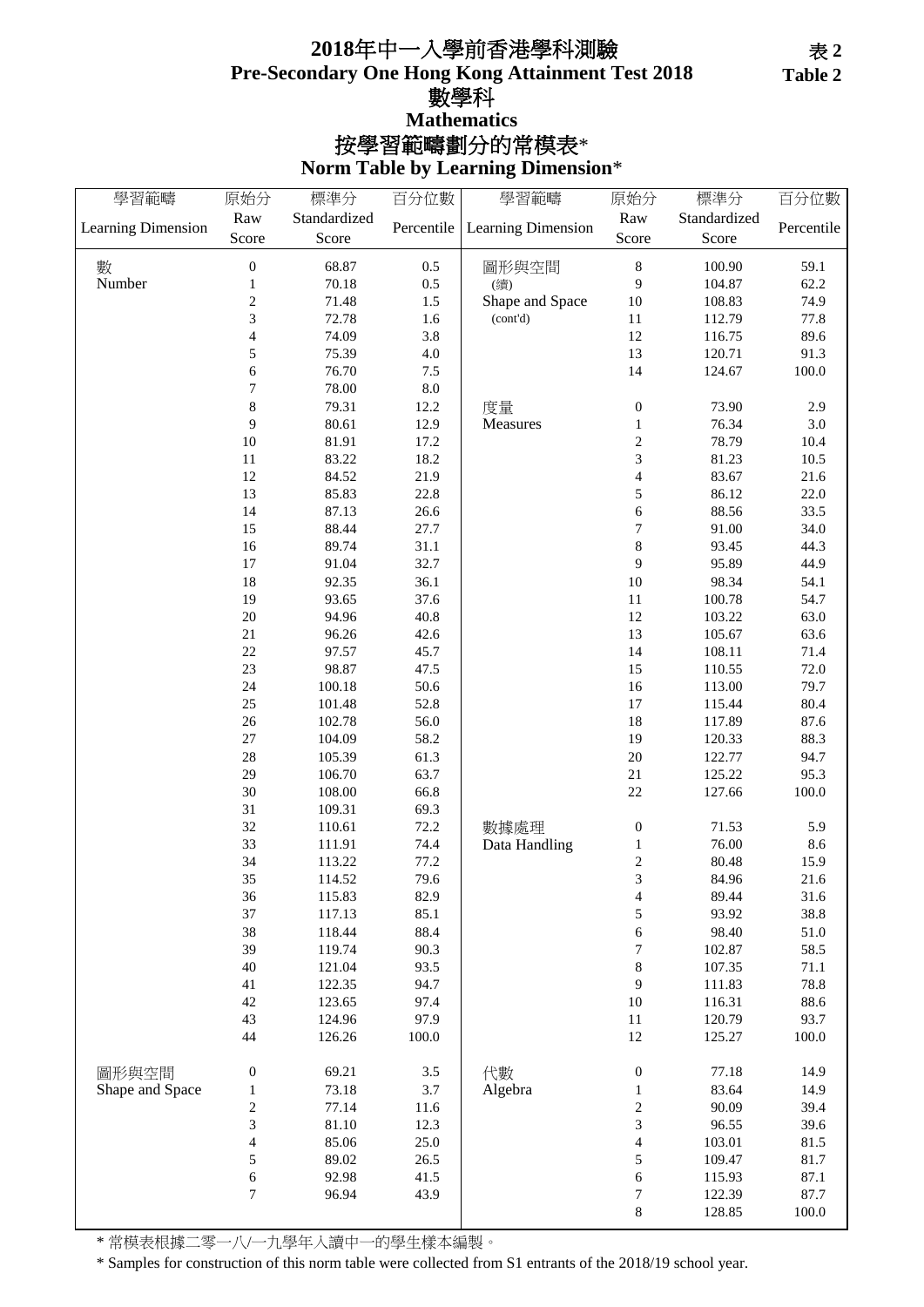# 中一入學前香港學科測驗

中文科 **2016**年轉換至**2018**年的原始分換算表\*

| 2016<br>中一入學前 | 2018<br>中一入學前 | 2016<br>中一入學前 | 2018<br>中一入學前 |
|---------------|---------------|---------------|---------------|
| 1.00          | 1.60          | 51.00         | 50.45         |
| 2.00          | 3.20          | 52.00         | 51.17         |
| 3.00          | 4.80          | 53.00         | 51.89         |
| 4.00          | 6.40          | 54.00         | 52.52         |
| 5.00          | 8.00          | 55.00         | 53.22         |
| 6.00          | 8.50          | 56.00         | 54.41         |
| 7.00          | 9.00          | 57.00         | 55.24         |
| 8.00          | 9.50          | 58.00         | 55.92         |
| 9.00          | 10.00         | 59.00         | 56.85         |
| 10.00         | 11.50         | 60.00         | 58.08         |
| 11.00         | 12.67         | 61.00         | 59.14         |
| 12.00         | 12.83         | 62.00         | 60.11         |
| 13.00         | 13.00         | 63.00         | 61.59         |
| 14.00         | 14.00         | 64.00         | 62.64         |
| 15.00         | 15.43         | 65.00         | 63.70         |
| 16.00         | 17.25         | 66.00         | 64.43         |
| 17.00         | 17.50         | 67.00         | 65.43         |
| 18.00         | 19.33         | 68.00         | 66.76         |
| 19.00         | 19.67         | 69.00         | 67.82         |
| 20.00         | 23.67         | 70.00         | 68.62         |
| 21.00         | 24.67         | 71.00         | 69.06         |
| 22.00         | 25.00         | 72.00         | 70.44         |
| 23.00         | 27.00         | 73.00         | 71.42         |
| 24.00         | 28.20         | 74.00         | 72.44         |
| 25.00         | 28.53         | 75.00         | 73.18         |
| 26.00         | 28.73         | 76.00         | 73.24         |
| 27.00         | 29.29         | 77.00         | 74.25         |
| 28.00         | 30.33         | 78.00         | 75.08         |
| 29.00         | 30.78         | 79.00         | 75.42         |
| 30.00         | 31.56         | 80.00         | 76.00         |
| 31.00         | 32.33         | 81.00         | 77.50         |
| 32.00         | 33.06         | 82.00         | 78.00         |
| 33.00         | 33.59         | 83.00         | 79.33         |
| 34.00         | 34.06         | 84.00         | 81.00         |
| 35.00         | 35.00         | 85.00         | 84.00         |
| 36.00         | 35.76         | 86.00         | 84.33         |
| 37.00         | 36.40         | 87.00         | 85.00         |
| 38.00         | 37.75         | 88.00         | 89.00         |
| 39.00         | 38.91         | 89.00         | 89.92         |
| 40.00         | 40.11         | 90.00         | 90.83         |
| 41.00         | 41.06         | 91.00         | 91.75         |
| 42.00         | 41.71         | 92.00         | 92.67         |
| 43.00         | 43.07         | 93.00         | 93.58         |
| 44.00         | 43.79         | 94.00         | 94.50         |
| 45.00         | 44.58         | 95.00         | 95.42         |
| 46.00         | 45.13         | 96.00         | 96.33         |
| 47.00         | 45.81         | 97.00         | 97.25         |
| 48.00         | 47.30         | 98.00         | 98.17         |
| 49.00         | 48.50         | 99.00         | 99.08         |
| 50.00         | 49.00         | 100.00        | 100.00        |

\* 換算表根據二零一八/一九學年入讀中一的學生樣本編製。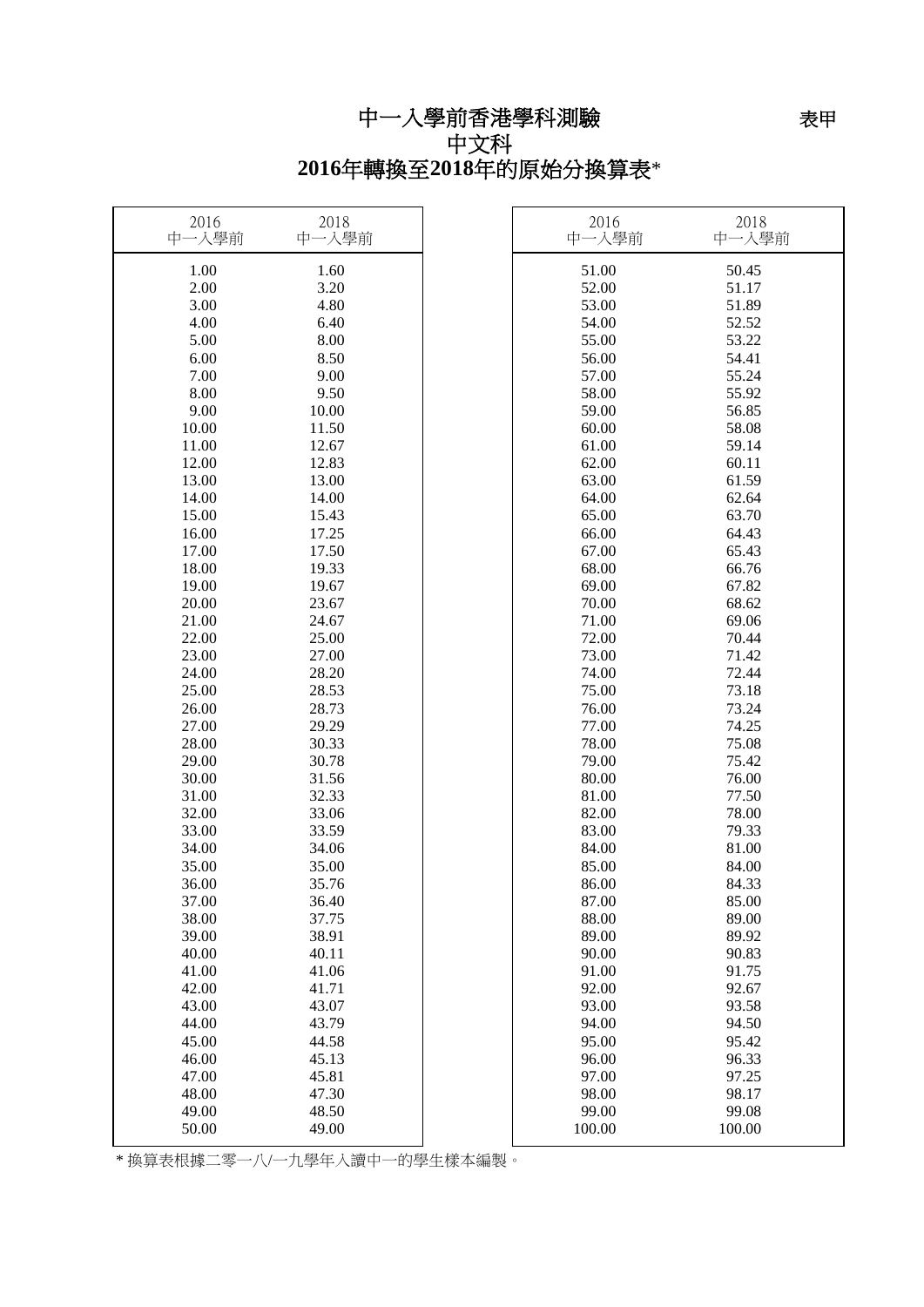# 中一入學前香港學科測驗 中文科 **2018**年轉換至**2016**年的原始分換算表\*

| 1.00<br>0.63<br>51.00<br>51.65<br>2.00<br>1.25<br>52.00<br>53.22<br>1.88<br>3.00<br>53.00<br>54.72<br>4.00<br>2.50<br>54.00<br>55.67<br>55.00<br>5.00<br>3.13<br>56.59<br>6.00<br>3.75<br>56.00<br>58.12<br>7.00<br>4.38<br>57.00<br>59.17<br>8.00<br>5.00<br>58.00<br>59.92<br>9.00<br>7.00<br>59.00<br>60.89<br>10.00<br>9.00<br>60.00<br>61.90<br>61.00<br>11.00<br>9.33<br>62.63 |
|--------------------------------------------------------------------------------------------------------------------------------------------------------------------------------------------------------------------------------------------------------------------------------------------------------------------------------------------------------------------------------------|
|                                                                                                                                                                                                                                                                                                                                                                                      |
|                                                                                                                                                                                                                                                                                                                                                                                      |
|                                                                                                                                                                                                                                                                                                                                                                                      |
|                                                                                                                                                                                                                                                                                                                                                                                      |
|                                                                                                                                                                                                                                                                                                                                                                                      |
|                                                                                                                                                                                                                                                                                                                                                                                      |
|                                                                                                                                                                                                                                                                                                                                                                                      |
|                                                                                                                                                                                                                                                                                                                                                                                      |
|                                                                                                                                                                                                                                                                                                                                                                                      |
|                                                                                                                                                                                                                                                                                                                                                                                      |
|                                                                                                                                                                                                                                                                                                                                                                                      |
| 62.00<br>12.00<br>10.50<br>63.28                                                                                                                                                                                                                                                                                                                                                     |
| 13.00<br>63.00<br>13.00<br>64.32                                                                                                                                                                                                                                                                                                                                                     |
| 14.00<br>14.00<br>64.00<br>65.47                                                                                                                                                                                                                                                                                                                                                     |
| 65.00<br>15.00<br>14.25<br>66.59                                                                                                                                                                                                                                                                                                                                                     |
| 15.67<br>66.00<br>67.48<br>16.00                                                                                                                                                                                                                                                                                                                                                     |
| 67.00<br>17.00<br>15.83<br>68.15                                                                                                                                                                                                                                                                                                                                                     |
| 68.00<br>18.00<br>17.33<br>69.17                                                                                                                                                                                                                                                                                                                                                     |
| 17.67<br>69.00<br>19.00<br>70.94                                                                                                                                                                                                                                                                                                                                                     |
| 20.00<br>19.18<br>70.00<br>71.57                                                                                                                                                                                                                                                                                                                                                     |
| 21.00<br>71.00<br>72.75<br>19.45                                                                                                                                                                                                                                                                                                                                                     |
| 22.00<br>19.64<br>72.00<br>73.50                                                                                                                                                                                                                                                                                                                                                     |
| 19.82<br>73.00<br>23.00<br>74.75                                                                                                                                                                                                                                                                                                                                                     |
| 74.00<br>76.87<br>24.00<br>20.20                                                                                                                                                                                                                                                                                                                                                     |
| 25.00<br>75.00<br>22.00<br>77.86                                                                                                                                                                                                                                                                                                                                                     |
| 76.00<br>26.00<br>22.36<br>80.00                                                                                                                                                                                                                                                                                                                                                     |
| 77.00<br>27.00<br>23.00<br>80.80                                                                                                                                                                                                                                                                                                                                                     |
| 28.00<br>23.40<br>78.00<br>82.00                                                                                                                                                                                                                                                                                                                                                     |
| 29.00<br>79.00<br>82.80<br>26.67                                                                                                                                                                                                                                                                                                                                                     |
| 80.00<br>30.00<br>27.63<br>83.50                                                                                                                                                                                                                                                                                                                                                     |
| 31.00<br>29.29<br>81.00<br>84.00                                                                                                                                                                                                                                                                                                                                                     |
| 32.00<br>30.50<br>82.00<br>84.50                                                                                                                                                                                                                                                                                                                                                     |
| 33.00<br>31.89<br>83.00<br>84.75                                                                                                                                                                                                                                                                                                                                                     |
| 34.00<br>33.88<br>84.00<br>85.00                                                                                                                                                                                                                                                                                                                                                     |
| 85.00<br>35.00<br>35.00<br>87.00                                                                                                                                                                                                                                                                                                                                                     |
| 86.00<br>36.00<br>36.50<br>87.25                                                                                                                                                                                                                                                                                                                                                     |
| 87.00<br>87.50<br>37.00<br>37.40                                                                                                                                                                                                                                                                                                                                                     |
| 38.23<br>88.00<br>38.00<br>87.75                                                                                                                                                                                                                                                                                                                                                     |
| 89.00<br>88.00<br>39.00<br>39.07                                                                                                                                                                                                                                                                                                                                                     |
| 40.00<br>39.86<br>90.00<br>89.09                                                                                                                                                                                                                                                                                                                                                     |
| 91.00<br>41.00<br>40.94<br>90.18                                                                                                                                                                                                                                                                                                                                                     |
| 92.00<br>42.00<br>42.28<br>91.27<br>43.00<br>42.94<br>93.00<br>92.36                                                                                                                                                                                                                                                                                                                 |
| 94.00<br>44.00<br>44.18<br>93.45                                                                                                                                                                                                                                                                                                                                                     |
| 45.00<br>45.83<br>95.00<br>94.55                                                                                                                                                                                                                                                                                                                                                     |
| 46.00<br>47.14<br>96.00<br>95.64                                                                                                                                                                                                                                                                                                                                                     |
| 47.00<br>47.71<br>97.00<br>96.73                                                                                                                                                                                                                                                                                                                                                     |
| 98.00<br>48.00<br>48.56<br>97.82                                                                                                                                                                                                                                                                                                                                                     |
| 99.00<br>49.00<br>50.00<br>98.91                                                                                                                                                                                                                                                                                                                                                     |
| 50.00<br>50.65<br>100.00<br>100.00                                                                                                                                                                                                                                                                                                                                                   |

————————————————————<br>\* 換算表根據二零一八/一九學年入讀中一的學生樣本編製。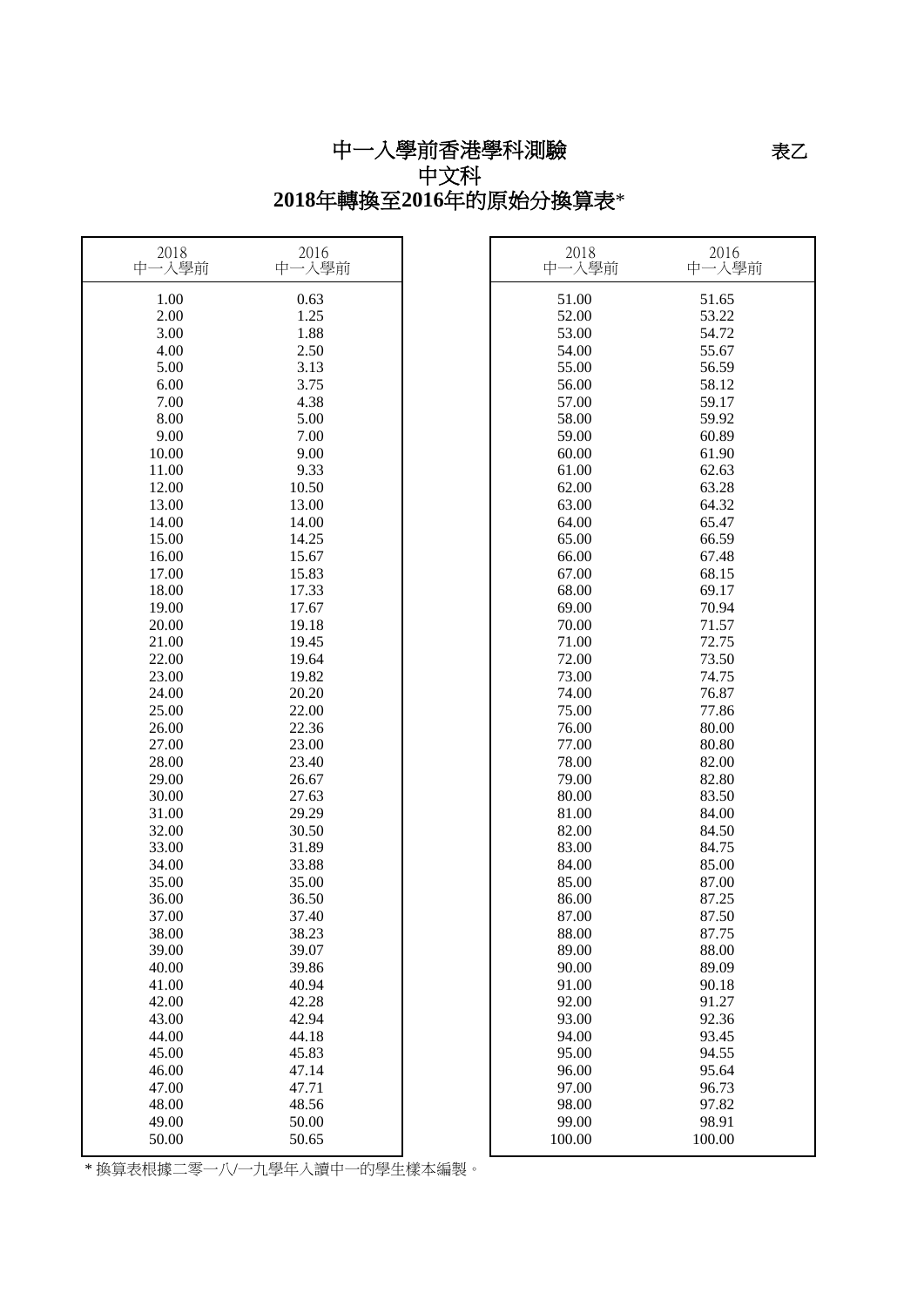#### **Table A**

### **Pre-Secondary One Hong Kong Attainment Test English Conversion Table of Raw Scores from 2016 to 2018**\*

| Pre-S1<br>2016 | Pre-S1<br>2018 | Pre-S1<br>2016 | Pre-S1<br>2018 |
|----------------|----------------|----------------|----------------|
| 1.00           | 0.67           | 51.00          | 46.57          |
| 2.00           | 1.33           | 52.00          | 48.00          |
| 3.00           | 2.00           | 53.00          | 49.33          |
| 4.00           | 2.67           | 54.00          | 49.78          |
| 5.00           | 3.33           | 55.00          | 50.80          |
| 6.00           | 4.00           | 56.00          | 52.15          |
| 7.00           | 5.00           | 57.00          | 54.00          |
| 8.00           | 5.20           | 58.00          | 54.45          |
| 9.00           | 7.14           | 59.00          | 54.91          |
| 10.00          | 7.57           | 60.00          | 55.18          |
| 11.00          | 8.67           | 61.00          | 55.88          |
| 12.00          | 10.22          | 62.00          | 56.64          |
| 13.00          | 11.92          | 63.00          | 57.45          |
| 14.00          | 12.83          | 64.00          | 58.56          |
| 15.00          | 13.56          | 65.00          | 59.25          |
| 16.00          | 14.44          | 66.00          | 60.00          |
| 17.00          | 15.00          | 67.00          | 61.13          |
| 18.00          | 15.84          | 68.00          | 62.00          |
| 19.00          | 17.16          | 69.00          | 62.91          |
| 20.00          | 17.95          | 70.00          | 63.42          |
| 21.00          | 19.08          | 71.00          | 64.00          |
| 22.00          | 20.17          | 72.00          | 64.67          |
| 23.00          | 20.96          | 73.00          | 66.36          |
| 24.00          | 21.57          | 74.00          | 67.53          |
| 25.00          | 22.13          | 75.00          | 68.50          |
| 26.00          | 22.96          | 76.00          | 69.71          |
| 27.00          | 24.08          | 77.00          | 71.47          |
| 28.00          | 24.85          | 78.00          | 72.73          |
| 29.00          | 26.06          | 79.00          | 74.59          |
| 30.00          | 27.63          | 80.00          | 75.50          |
| 31.00          | 28.85          | 81.00          | 76.60          |
| 32.00          | 29.56          | 82.00          | 78.08          |
| 33.00          | 30.22          | 83.00          | 79.00          |
| 34.00          | 30.48          | 84.00          | 79.58          |
| 35.00          | 30.83          | 85.00          | 80.70          |
| 36.00          | 31.27          | 86.00          | 81.78          |
| 37.00          | 32.45          | 87.00          | 82.50          |
| 38.00          | 33.15          | 88.00          | 83.56          |
| 39.00          | 34.43          | 89.00          | 85.29          |
| 40.00          | 36.00          | 90.00          | 86.43          |
| 41.00          | 37.00          | 91.00          | 88.33          |
| 42.00          | 37.75          | 92.00          | 88.42          |
| 43.00          | 38.30          | 93.00          | 88.50          |
| 44.00          | 38.90          | 94.00          | 89.00          |
| 45.00          | 40.50          | 95.00          | 90.00          |
| 46.00          | 40.89          | 96.00          | 90.50          |
| 47.00          | 42.13          | 97.00          | 91.00          |
| 48.00          | 43.17          | 98.00          | 93.00          |
| 49.00          | 44.90          | 99.00          | 95.00          |
| 50.00          | 45.62          | 100.00         | 100.00         |
|                |                |                |                |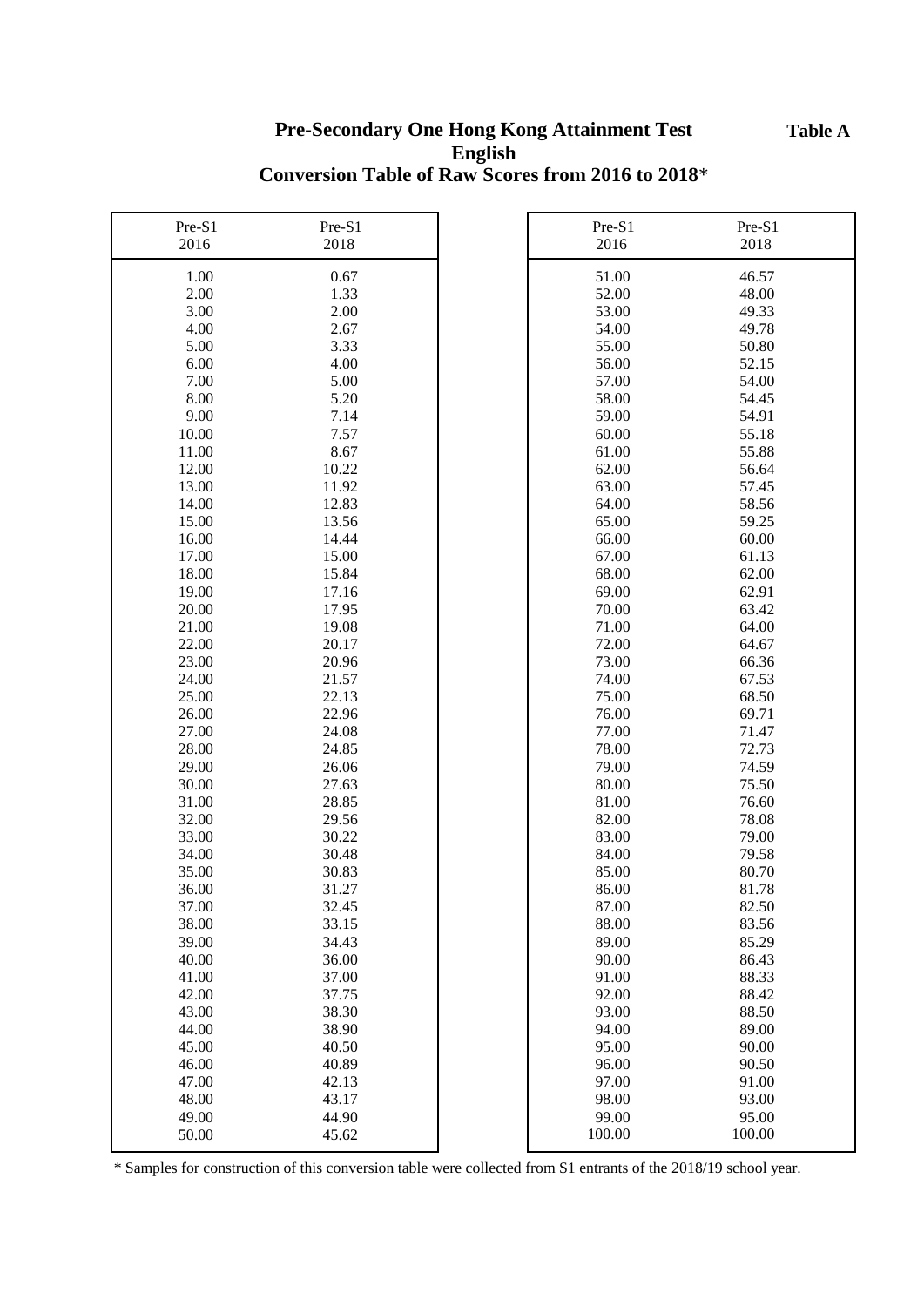### **Pre-Secondary One Hong Kong Attainment Test English Conversion Table of Raw Scores from 2018 to 2016**\*

| Pre-S1 | Pre-S1 | Pre-S1 | Pre-S1 |
|--------|--------|--------|--------|
| 2018   | 2016   | 2018   | 2016   |
| 1.00   | 1.50   | 51.00  | 55.11  |
| 2.00   | 3.00   | 52.00  | 55.78  |
| 3.00   | 4.50   | 53.00  | 56.61  |
| 4.00   | 6.00   | 54.00  | 57.00  |
| 5.00   | 7.00   | 55.00  | 59.25  |
| 6.00   | 8.44   | 56.00  | 61.18  |
| 7.00   | 8.78   | 57.00  | 62.50  |
| 8.00   | 10.60  | 58.00  | 63.40  |
| 9.00   | 11.15  | 59.00  | 64.64  |
| 10.00  | 11.85  | 60.00  | 66.00  |
| 11.00  | 12.39  | 61.00  | 66.92  |
| 12.00  | 13.06  | 62.00  | 68.00  |
| 13.00  | 14.25  | 63.00  | 69.11  |
| 14.00  | 15.47  | 64.00  | 71.00  |
| 15.00  | 17.00  | 65.00  | 72.27  |
| 16.00  | 18.13  | 66.00  | 72.73  |
| 17.00  | 18.87  | 67.00  | 73.47  |
| 18.00  | 20.04  | 68.00  | 74.58  |
| 19.00  | 20.96  | 69.00  | 75.33  |
| 20.00  | 21.75  | 70.00  | 76.22  |
| 21.00  | 23.07  | 71.00  | 76.61  |
| 22.00  | 24.77  | 72.00  | 77.50  |
| 23.00  | 26.06  | 73.00  | 78.13  |
| 24.00  | 26.94  | 74.00  | 78.57  |
| 25.00  | 28.17  | 75.00  | 79.54  |
| 26.00  | 28.92  | 76.00  | 80.40  |
| 27.00  | 29.75  | 77.00  | 81.38  |
| 28.00  | 30.21  | 78.00  | 81.94  |
| 29.00  | 31.17  | 79.00  | 83.00  |
| 30.00  | 32.62  | 80.00  | 84.42  |
| 31.00  | 35.50  | 81.00  | 85.30  |
| 32.00  | 36.69  | 82.00  | 86.50  |
| 33.00  | 37.75  | 83.00  | 87.29  |
| 34.00  | 38.79  | 84.00  | 88.40  |
| 35.00  | 39.25  | 85.00  | 88.90  |
| 36.00  | 40.00  | 86.00  | 89.62  |
| 37.00  | 41.00  | 87.00  | 90.33  |
| 38.00  | 42.40  | 88.00  | 90.67  |
| 39.00  | 44.07  | 89.00  | 94.00  |
| 40.00  | 44.36  | 90.00  | 95.00  |
| 41.00  | 46.17  | 91.00  | 97.00  |
| 42.00  | 46.92  | 92.00  | 97.50  |
| 43.00  | 47.78  | 93.00  | 98.00  |
| 44.00  | 48.53  | 94.00  | 98.50  |
| 45.00  | 49.11  | 95.00  | 99.00  |
| 46.00  | 50.56  | 96.00  | 99.20  |
| 47.00  | 51.27  | 97.00  | 99.40  |
| 48.00  | 52.00  | 98.00  | 99.60  |
| 49.00  | 52.40  | 99.00  | 99.80  |
| 50.00  | 54.50  | 100.00 | 100.00 |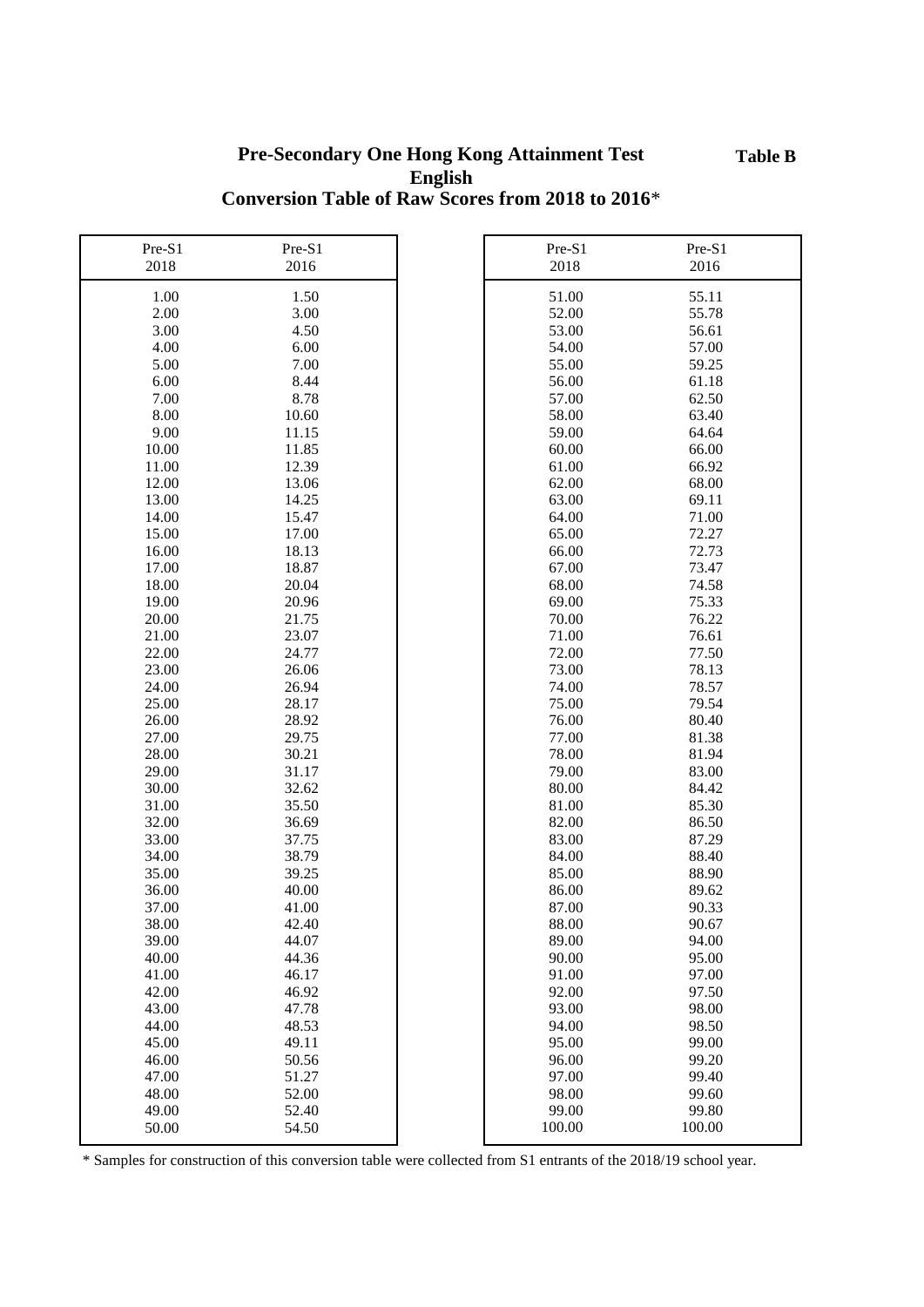# **Pre-Secondary One Hong Kong Attainment Test** 中一入學前香港學科測驗

**Table 表甲** Table A

#### 數學科 **Mathematics**

## **Conversion Table of Raw Scores from 2016 to 2018**\* **2016**年轉換至**2018**年的原始分換算表\*

'n

| 2016   | 2018   | 2016   | 2018   |
|--------|--------|--------|--------|
| 中一入學前  | 中一入學前  | 中一入學前  | 中一入學前  |
| Pre-S1 | Pre-S1 | Pre-S1 | Pre-S1 |
| 1.00   | 1.00   | 51.00  | 40.69  |
| 2.00   | 2.11   | 52.00  | 41.62  |
| 3.00   | 3.22   | 53.00  | 42.40  |
|        | 4.33   |        |        |
| 4.00   |        | 54.00  | 43.33  |
| 5.00   | 4.89   | 55.00  | 44.50  |
| 6.00   | 5.44   | 56.00  | 45.29  |
| 7.00   | 6.00   | 57.00  | 45.76  |
| 8.00   | 6.67   | 58.00  | 46.21  |
| 9.00   | 8.33   | 59.00  | 46.68  |
| 10.00  | 9.33   | 60.00  | 47.40  |
| 11.00  | 9.50   | 61.00  | 47.93  |
| 12.00  | 12.67  | 62.00  | 49.31  |
| 13.00  | 13.36  | 63.00  | 50.00  |
| 14.00  | 15.00  | 64.00  | 50.92  |
| 15.00  | 15.08  | 65.00  | 52.33  |
| 16.00  | 15.75  | 66.00  | 53.00  |
| 17.00  | 16.75  | 67.00  | 53.73  |
| 18.00  | 17.40  | 68.00  | 54.08  |
| 19.00  | 17.87  | 69.00  | 54.75  |
| 20.00  | 19.00  | 70.00  | 56.00  |
| 21.00  | 19.47  | 71.00  | 57.45  |
| 22.00  | 20.69  | 72.00  | 58.29  |
| 23.00  | 21.20  | 73.00  | 59.00  |
| 24.00  | 21.87  | 74.00  | 60.00  |
| 25.00  | 22.44  | 75.00  | 61.09  |
| 26.00  | 23.37  | 76.00  | 61.82  |
| 27.00  | 23.84  | 77.00  | 63.44  |
| 28.00  | 24.29  | 78.00  | 64.35  |
| 29.00  | 25.16  | 79.00  | 65.11  |
| 30.00  | 25.56  | 80.00  | 66.71  |
| 31.00  | 26.00  | 81.00  | 68.60  |
| 32.00  | 27.06  | 82.00  | 69.52  |
| 33.00  | 27.44  | 83.00  | 70.60  |
| 34.00  | 28.00  | 84.00  | 72.31  |
| 35.00  | 28.92  | 85.00  | 73.46  |
| 36.00  | 29.64  | 86.00  | 75.73  |
| 37.00  | 30.75  | 87.00  | 78.14  |
| 38.00  | 31.47  | 88.00  | 79.40  |
| 39.00  | 31.68  | 89.00  | 81.36  |
| 40.00  | 31.95  | 90.00  | 82.25  |
| 41.00  | 32.40  | 91.00  | 82.75  |
| 42.00  | 32.65  | 92.00  | 85.23  |
| 43.00  | 33.47  | 93.00  | 86.80  |
| 44.00  | 34.86  | 94.00  | 88.83  |
| 45.00  | 35.42  | 95.00  | 90.20  |
| 46.00  | 36.15  | 96.00  | 92.50  |
| 47.00  | 36.65  | 97.00  | 94.00  |
| 48.00  | 37.21  | 98.00  | 97.00  |
| 49.00  | 38.25  | 99.00  | 97.75  |
| 50.00  | 39.59  | 100.00 | 99.00  |

\* 換算表根據二零一八/一九學年入讀中一的學生樣本編製。